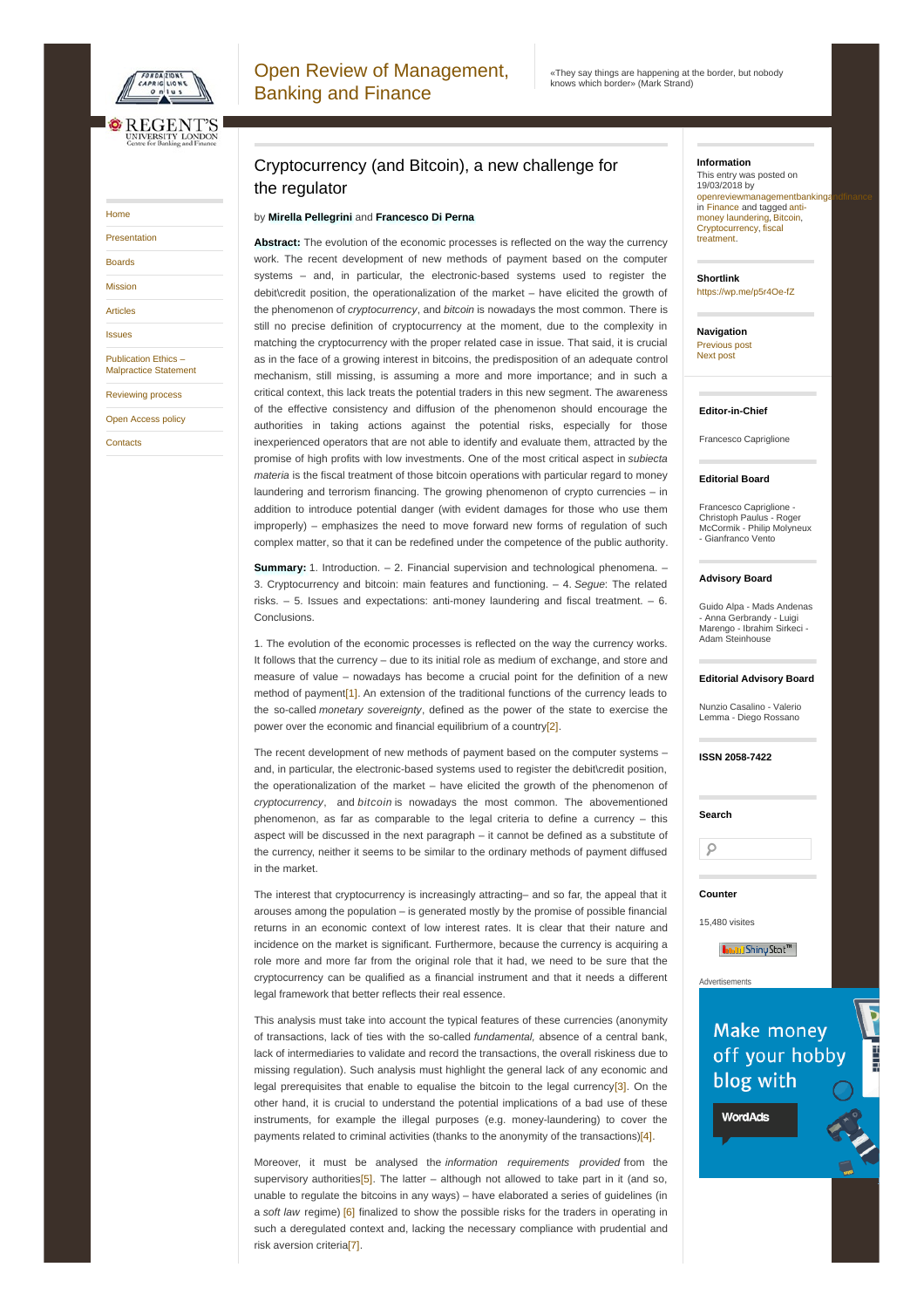2. To better understand the following discussion, some introductory remarks about the boundaries of the financial and banking supervision regarding the technological aspect are required.

The recent economic events show a growing number of technological platforms over the intermediation process (i.e. Directive EU 2015/2366, cd. PSD2, on payment services); so we must evaluate whether the cryptocurrencies can be treated as other instruments regulated in the legal system, with particular focus on bitcoins, that can easily turn into a dangerous speculation bubbl[e\[8\]](#page-5-6) (*infra* par 4).

<span id="page-1-1"></span><span id="page-1-0"></span>The phenomenon under investigation is furthermore different from the standard electronic payment systems regulated by the legal system<sup>[9]</sup>. It follows that such electronic payments (recurring in the recent market operational routines), in contrast to the cryptocurrencies, can be officially assimilated to the legal currency.

As a matter of fact, the evaluation of the cryptocurrencies phenomenon is not possible – together with the identification of the technical profile – without the awareness that a potential diffusion can lead to significant consequences on the production and consumption level, with subsequent impact on the social wealth and government intervention.

On the light of that, an uncontrolled development of cryptocurrencies seems to predict a "digital capitalism", though hiding the possible negative consequences that can materialize if that reality would become true. In particular, there might be a possible imbalance in the market and consequent uncertainty about the stability of the rates of exchange if the tie between the currency and the sovereign authority, the central banking system indeed, would be suppressed<sup>[10]</sup>.

<span id="page-1-2"></span>It is known that the statist view of the currency is based on its standard of deferred payment, meaning that currency is able to settle any debts, if it is used as legal currency. This specific function cannot be attributed to the bitcoins, unless there is an agreement between the parties involved which acknowledge the bitcoins as an instrument to fulfil the obligations.

<span id="page-1-3"></span>As the literature has emphasized, there is still no State that has adopted cryptocurrencies as legal currency $[11]$ ; for this reason, their standard of deferred payment is based only on the functional characteristic of the currency, and they (especially bitcoins) are only "imperfectly" able to fulfil that function<sup>[12]</sup>.

<span id="page-1-5"></span><span id="page-1-4"></span>In that context, relying on a system based on a technical formula (where, in addition, the value expressed by cryptocurrency is volatile) means abandoning the idea that the Law is able to legalize the payments through the regulation of the currency power. There can be little doubt that the phenomenon under investigation is a consequence of the financial crisis of 2007[\[13\]](#page-5-11). The crisis has determined an overall mistrust towards the financial system, a mistrust followed by a *growing disappointment* towards the government institutions and, in general, towards the State powers (first of all the monetary one).

It follows that the legislator is facing a scenario that requires a new regulation that enables a technological system platform related to an official regulated currency, and that ensures negotiations protected from the uncertainty of the cryptocurrencies. In other terms, we assert that the major duty for legislator is to regulate the fluctuating possibility to make profit from the bitcoins. In addition, we believe it is crucial also to control the potential use of bitcoins for money laundering, possible where there is no proper regulatio[n\[14\]](#page-5-12).

<span id="page-1-7"></span><span id="page-1-6"></span>Recently the European Commission, worried about the stability of the system, has included in its amendment proposal of the IV Anti Monetary Laundering Directive ("4AMLD") (COM/2016/450/Final[\)\[15\]](#page-5-13), two new categories of legal entities to which the Directive is applicable: A) exchange platforms of virtual currencies, B) custodian wallet providers (from 6 and 7; art. 1, comma 9, lett. c). Such amendment, contained into the 5AMLD, indicates how the lack of a proper differentiation between legal currencies and virtual currencies can be problematic; only the latter in fact, can be subjected to the Financial Intelligence Units (EU FIU Platform) and, in general, to a reduction of the risks resulted by such innovative payment methods.

<span id="page-1-10"></span><span id="page-1-9"></span><span id="page-1-8"></span>3. Nowadays there is still no precise definition of cryptocurrency [\[16\]](#page-5-14), due to the complexity to find a proper legal shape for the phenomenon<sup>[17]</sup>. With no doubts the virtual currency expresses the digitalization of the various legal and economic areas. As a special case, it has legal value only between private parties and cannot be defined as currency (*a fortiori* legal[\)\[18\]](#page-6-1). In addition, we must not forget the lack of legal protection for those who receive cryptocurrencies as a payment for a transaction. In other terms, the art. 693 p.c[.\[19\]](#page-6-2) is not applicable, since the acceptance of bitcoins as currency is left to the discretion of the parties involved, and therefore, not mandatory<sup>[20]</sup>.

<span id="page-1-12"></span><span id="page-1-11"></span>It seems clear that the genesis of bitcoins can be referred to the combined effect of the growing technology and the evolution of cryptography, combination that has enabled to execute anonymous transactions, without a (supervised) mandatory intermediary and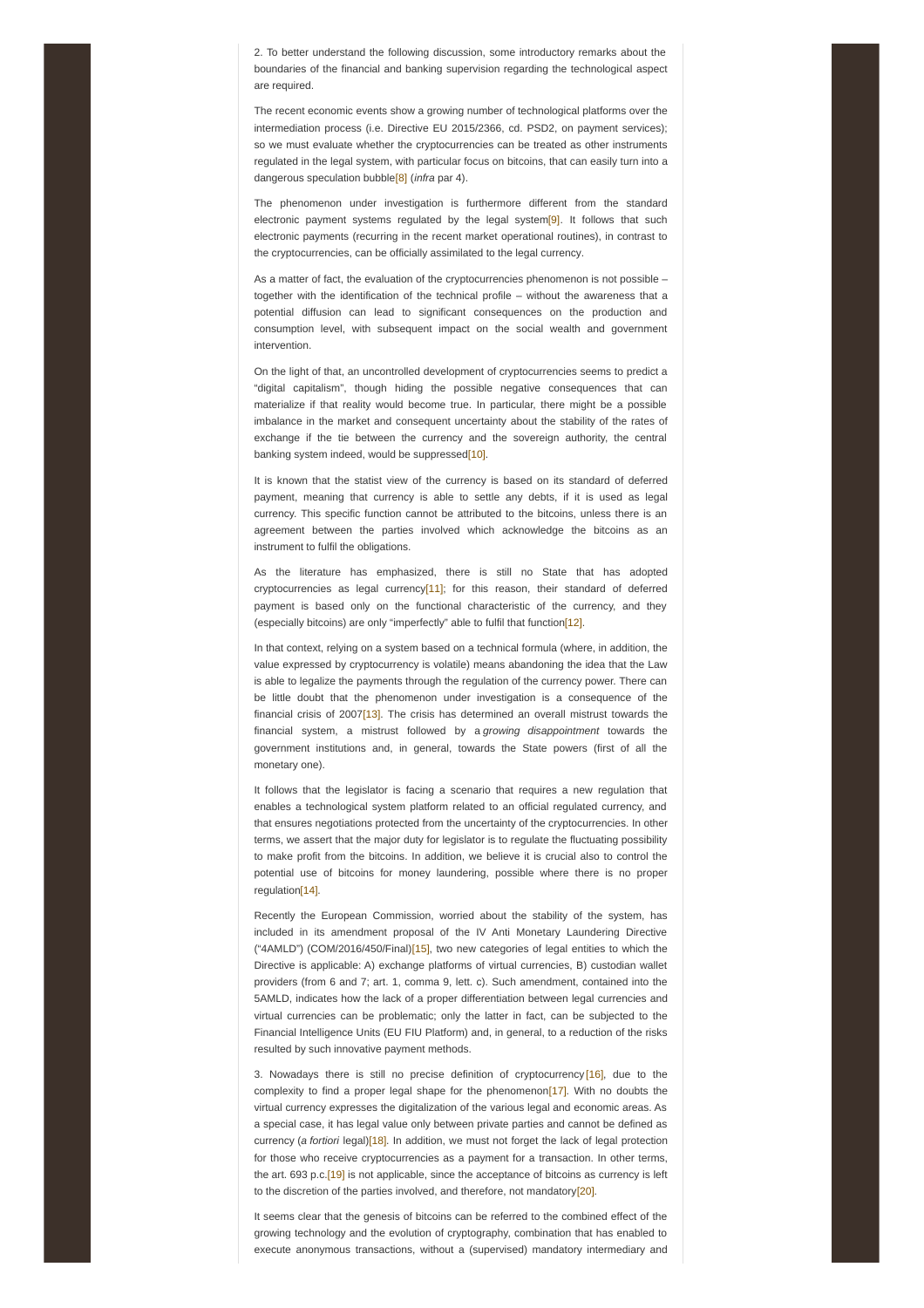<span id="page-2-0"></span>with less costs. Furthermore, we should say that cryptocurrencies help to resolve some key problems created by the globalization; we refer in particular to the *shadow banking system[\[21\]](#page-6-4),* the *Individual Saving Plans* etc., financial instruments that although not illegal, are out of the regulation for the investor protection<sup>[22]</sup>.

<span id="page-2-1"></span>To better understand the extent of the above phenomenon, we need to analyse the underlying technology *(blockchain)*, a digital software platform for cryptocurrency transactions that lacks of a decentralized, public ledger authority to guarantee the transactions.

To be noticed also the fact that nowadays bitcoins represent the most common form of cryptocurrency. The latter represent an alternative monetary system, extremely diffused at global level<sup>[23]</sup>.

<span id="page-2-4"></span><span id="page-2-3"></span><span id="page-2-2"></span>In such context, we must acknowledge the significant innovative elements of the *blockchain* technology, especially the indelible tracking of the data, which cannot be changed or deleted in the future<sup>[24]</sup>. On the other hand, it must be taken into account that the use of such instrument, enables to avoid any form of abuse and corruption actually diffused in private-public parties' transactions<sup>[\[25\]](#page-6-8)</sup>. The architecture at the base of the *blockchain*, is able to trace and verify each piece of information uploaded into the blockchain; this information will be further encrypted and transferred in a digital public ledger, that will be absolutely unalterable. Consequently, if we extend the use of blockchains – for example – to the citizen-public authority relation [26], we can see as the blockchains become a valid tool to avoid any contamination of the relations like corruption. In conclusion, the transparency of all the information available on the blockchain, together with the absolute impossibility of tamper with data, would makes the procedures of public administration (fundraising, public projects etc.) secure, so that nobody would altered it for personal or third partied interest<sup>[27]</sup>.

<span id="page-2-6"></span><span id="page-2-5"></span>4. From the beginning of its creation in 2009, the interest for bitcoins has increasingly grown, making the evaluation of all the possible consequences of its competition with the legal currency an absolute priority.

<span id="page-2-7"></span>Recent studies demonstrate that the bitcoin is not in the position to exercise the regular monetary functions and that cannot be a valid substitute to the regular currencie[s\[28\]](#page-6-11). In particular, it emerges that bitcoins are not able to fulfil none of the typical monetary functions (medium of exchange, store of value, unit of account). Furthermore, the spread of the phenomenon has reach a level such as to pose a threat for a "speculation bubble that may be a toxic concept for the investors", as the famous economist Stephen Roach<sup>[29]</sup> has pointed out. It follows that the bitcoin can easily be out of control that might undermine the fragile economic equilibrium.

<span id="page-2-8"></span>On top of that, it must be taken into account also the potential abuses of bitcoins, related to the money laundering, terrorism-financing and new potentially dangerous functionalities inherent in the new technology. It is crucial at this point that the institutions start to work in order to fill the gap in the regulation, gap that may constitute an uncertain scenario in the context of financial system. And in addition, virtual currencies could represent a threat for the financial markets that might undermine the stability, in case the high volatility that characterize bitcoins could affect the dependence from the system. For example, the introduction of the futures on bitcoins at the Chicago Stock Exchange<sup>[30]</sup> may represent the first admission of the cryptocurrency in the financial market, by adversely affecting the operations. The abovementioned phenomenon may represent also a destabilising factor for the transactions, distorting the normal operation and the normal function attributed to the currency (economic and political stability).



<span id="page-2-9"></span>On the light of that, the bitcoin phenomenon is at the bottom of a high speculative market, connected – as the graph below shows – to its high characteristic volatility.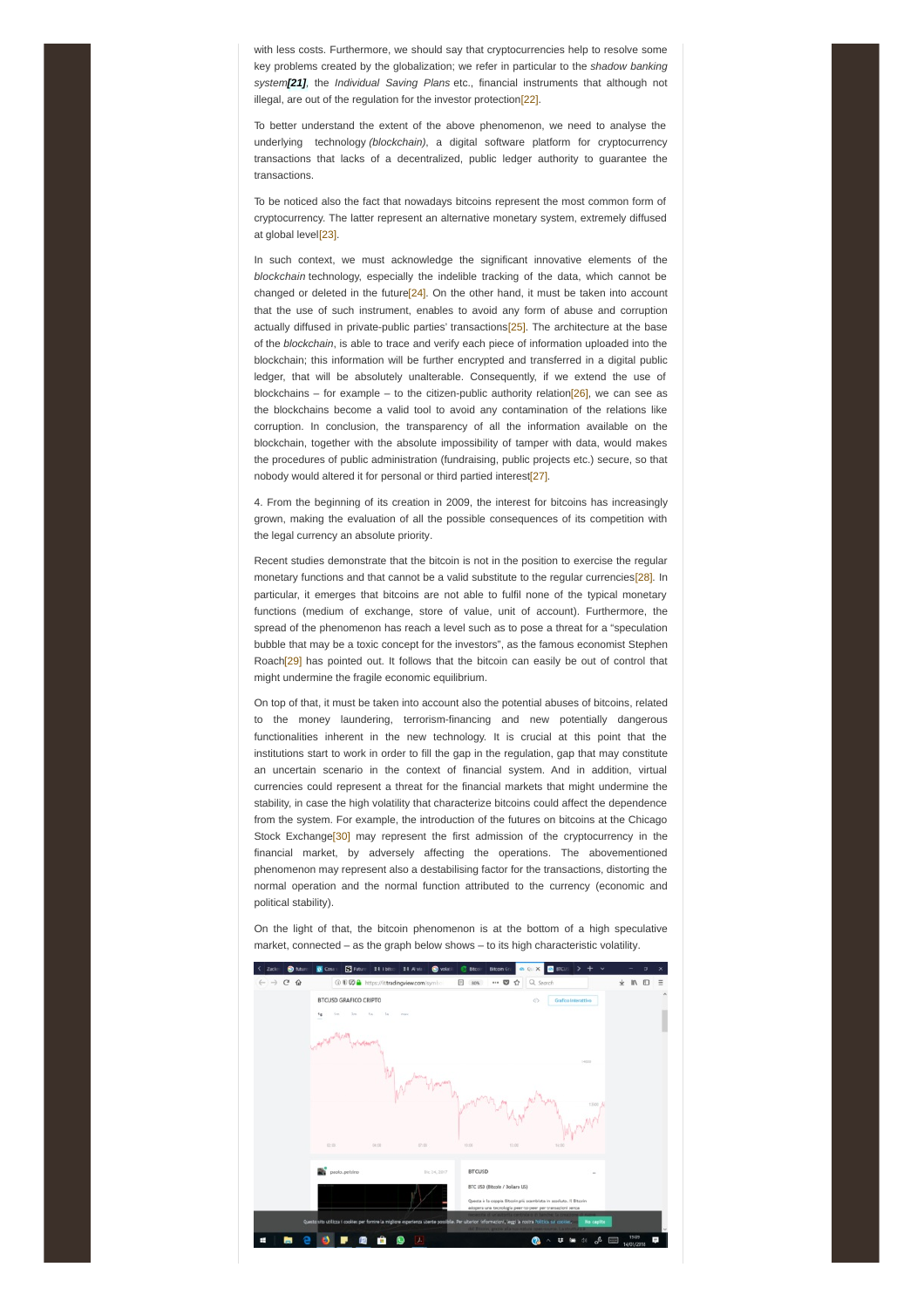#### GRAPH: *<http://www.tradingview.com>*

The graph shows high fluctuations in a short interval, due to the high uncertainty of the bitcoins value, that may constitute a fertile ground for speculation behaviours.

That said, it is crucial as in the face of a growing interest in bitcoins, the predisposition of an adequate control mechanism, still missing, is assuming a more and more importance; and in such a critical context, this lack treats the potential traders in this new segment. The awareness of the effective consistency and diffusion of the phenomenon should encourage the authorities in taking actions against the potential risks, especially for those inexperienced operators that are not able to identify and evaluate them, attracted by the promise of high profits with low investment[s\[31\]](#page-6-14).

<span id="page-3-2"></span><span id="page-3-1"></span><span id="page-3-0"></span>These measures should be able to increase the level of protection for the investors that, as can be seen from the European law (see also the MiFID II[\)\[32\]](#page-7-0), are at the center of attention of the legislator<sup>[33]</sup>. Nowadays the only way to have a legal regulation for the bitcoins ecosystem is to refer to the *soft law* context, both in a domestic and European level. In particular, the EBA emphasize the risks related to the use of bitcoins, encouraging the need for a stronger regulation; Bank of Italy, at a domestic level, and according to the guidelines provided by EBA, released in January 2015 an official warning against the potential risks, specifying also that the enumeration of the possible cases in issue may be not exhaustive and that might be further and unknown threats[\[34\]](#page-7-2). It is clear that the Authorities, even if they acknowledge the regularity of the cryptocurrency transactions (they are not illegal *per se*), solicit – by using intervention mechanism under the *moral suasion[\[35\]](#page-7-3)* context – a careful use of the instruments, whose legal identity is still undefined and not ready to guarantee a proper protection and to avoid the potential negative effects on the financial syste[m\[36\]](#page-7-4).

<span id="page-3-5"></span><span id="page-3-4"></span><span id="page-3-3"></span>The sense of the riskiness of the virtual currency leads the Russian Federation to take the necessary steps to prevent the risk: the Russian government has officially published a draft federal law which regulates cryptocurrencies through establishing that operators of the exchange of digital financial assets can only be legal entities, in a similar way as SPV does for credit sensitive derivative instrument[s\[37\]](#page-7-5).

<span id="page-3-6"></span>In conclusion, since cryptocurrencies are at the moment out of the legal protection, it is impossible for the operator that does not succeed in closing a transaction in bitcoin to appeal to the authority.

5. One of the most critical aspect in *subiecta materia* is the fiscal treatment of those bitcoin operations with particular regard to money laundering and terrorism financing. To follow up the first aspect, we must clarify that the authorities have highlight the necessity of a different taxation for the cryptocurrency operations according to the objective they are used for; in other words, it can be for speculation purposes or for transactions purpose. That doesn't mean, as it happens most, that the two purposes can co-exist; we mean that an operator can use bitcoins to buy a product or a service and then the bitcoins can be used in trading operations in a financial market<sup>[38]</sup>.

<span id="page-3-7"></span>The first attempt for a legal regulation is attributed to the resolution 72/E/2016 of the Tax Agency, that aim to disentangle the issue of the fiscal treatment for the companies that provide services for bitcoin trading. In that resolution, the Revenue Agency replies to a tax clearance application of a company that asks the correct fiscal treatment of IVA and the companies' income tax (IRAP and IRES) of cryptocurrency transactions. The response of the Revenue Agency is based on the judgment of the European Court of Justice C-264/14, 22<sup>nd</sup> of October 2015.

<span id="page-3-8"></span>With regard to the IVA, we need to consider the three prerequisites imposed by d.p.r. 633/1972 (objective, subjective, spatial[\)\[39\]](#page-7-7). According to the law, is not possible to impose this tax; there are in fact all the condition for considering the bitcoin transaction as a IVA $[40]$  exemption and so they are treated – for fiscal purpose – as any other legal currencies.

<span id="page-3-9"></span>According to the company taxation system, the taxation is calculated on the net revenues of the trading company for the intermediary service. These revenues are recorded in the balance sheet at the financial year in question as any other asset subject to IRES and IRAP taxation.

<span id="page-3-10"></span>And at the end of the financial year in question – during the Balance Sheet drafting – if the company has still bitcoin in its assets – in accordance with the international accounting standards – they will be measured at the *fair value[\[41\]](#page-7-9),* considering the quotation of the currency at 31/12.

If the trade of virtual currency would be done not by a legal entity – as we have previous analysed – but by an individual, the taxation will be applied if there are speculative purposes. The bitcoins possessed for spot transactions won't be considered a taxable income as any other legal currency. But on the other hand, if the bitcoins are held for speculative purposes, the revenues from the bitcoin trading will be considered as the foreign currency asset. It follows that to give a legal definition of the purpose of the cryptocurrency we refer to the economic relevance principle, defined in the amount of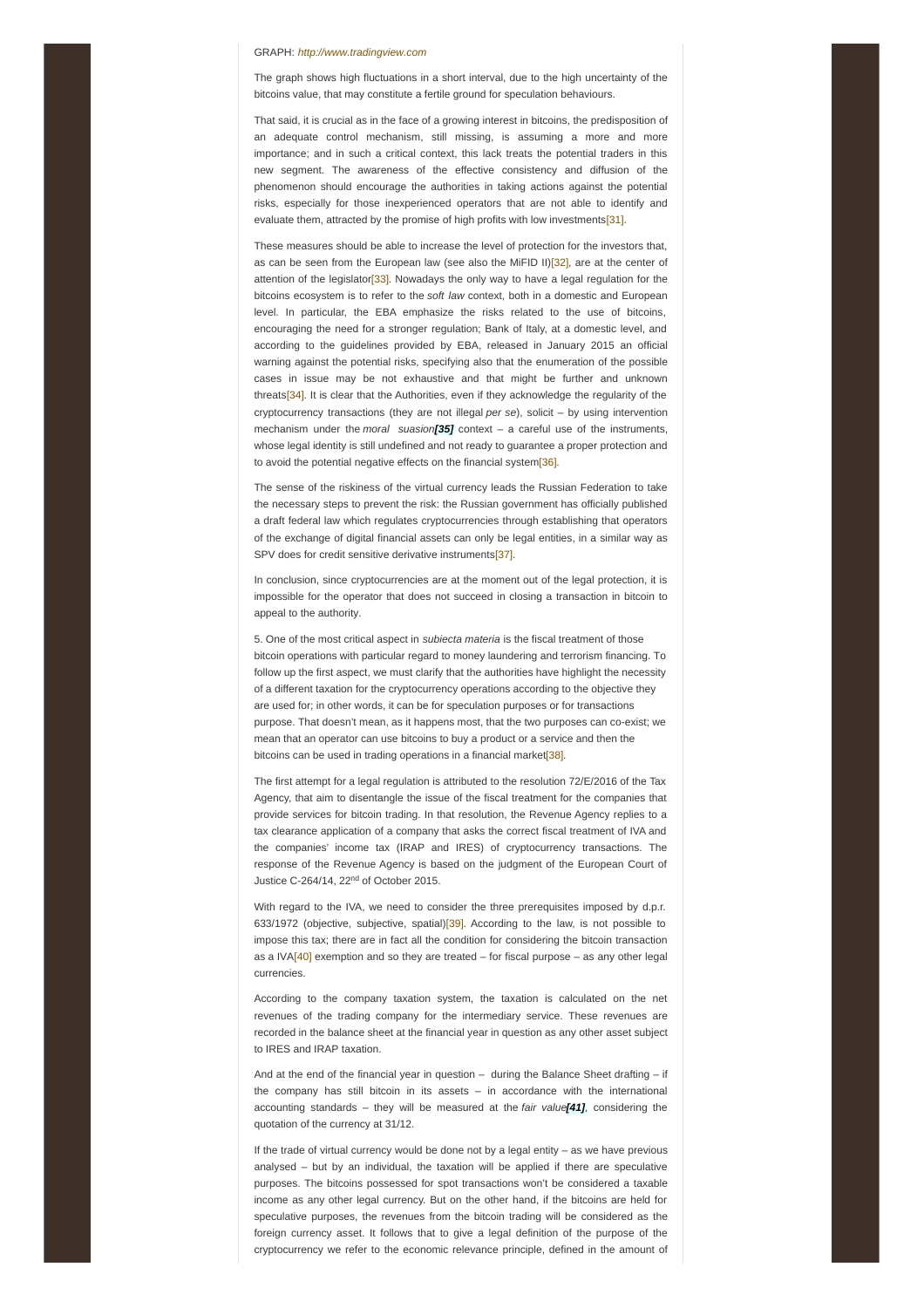<span id="page-4-0"></span>51.645,69 euro for at least seven consecutive days[\[42\]](#page-7-10). Consequently, only in the face of a longer possession of a higher amount in bitcoin the assets will be considered as for speculative purpose[s\[43\]](#page-7-11).

<span id="page-4-1"></span>Therefore, the virtual currency is considered in the same way as foreign currency to simplify the process of how handle bitcoin operations. The fair taxation of the profits from the bitcoins speculation should be assimilated to the taxation imposed to other income<sup>[44]</sup>, since bitcoin is not a real currency<sup>[\[45\]](#page-7-13)</sup>. The best way to unravel the puzzle is on a case by cases basis, either for a legal entity, or for individual.

<span id="page-4-3"></span><span id="page-4-2"></span>From the bank and financial perspective, the identity of bitcoins and any other virtual currency is clear: they are assimilated as any other foreign currency, both for simplification and for different purposes from the financial market regulation, where the investor protection theme is crucial and does not allow any simplification.

<span id="page-4-4"></span>And on the light of that, we must point out that the virtual currency are potential candidates to foster phenomena like money laundering and terrorist financing[\[46\]](#page-7-14). If on one hand the anonymity that characterizes the bitcoin operations is likely to be used for criminal purposes, on the other hand the information, – embedded in the blockchain – are more trackable than the liquidity is. And indeed, the latter is unquestionably less transparent. What it mostly concerns the Supervisory Authorities is the anonymity that characterize the operations conducted in the blockchain; the operators or the "node" that operates in the blockchain with these currencies  $-$  under a pseudonym  $-$  cannot be identified as for other activities under legal supervision $[47]$ . And this anonymity makes impossible to find the author of the operation and if necessary to adopt the appropriate anti-money laundering measures.

<span id="page-4-5"></span>Clearly, it is a matter of absolute importance to trace and map the clientele that operates in bitcoins, and the great "dilemma" is represented by comprehending in which phase of the process the security systems should be. Essentially, the critical point is not the utilization of the virtual currency to buy a product or a service, but it is the moment when the virtual currency gets in touch with the real world and the virtual currency is converted into legal currency and vice versa (*Exchange*). That is why in that moment is possible to place money resulting from illegal activities in the blockchain and ten converting them in legal currency, contaminating in this way the system; in fact the anonymity is lost at the exact moment of the conversion of bitcoins into legal currency or vice versa (because to convert bitcoins into legal currency it is required to resort to an *Exchange* platform).

<span id="page-4-6"></span>And to conclude, it must be pointed out that the MEF has recently proposed a draft decree, that requires that any entity that wants to offer any service through cryptocurrencies, is required to register in a special registry established at the OAM (Organismo degli Agenti e dei Mediatori)[\[48\]](#page-7-16). It seems to be the first attempt to build a preliminary regulation for those that operates in virtual currency, both for the safeguard of the investors and for the safeguard of the economic system.

6. In conclusion, we can say that the technological evolution and the digital evolution, even though their complexity, must be accepted and elicited.

As it has been assessed in the present study, the growing phenomenon of crypto currencies – in addition to introduce potential danger (with evident damages for those who use them improperly) – emphasizes the need to move forward new forms of regulation of such complex matter, so that it can be redefined under the competence of the public authority.

The questions arose, even if they identify the boundaries of the current legislation *in subiecta materia,* must not represent the source of abandonment of principles of market stability and security for investors; as we know, they are result of years and years of researches under strain for a long time. Embracing the modernity does not mean accepting the disorder without adequate, preventive investigations, in order to take into account of the possible patterns of implication that it can generate. The legislator is required to adequate the legal system to the occurring changes that, if not properly defined under a proper regulation system, can have serious negative impact on the social and economic equilibrium of the country. It is also a matter of scholars to elicit such normative process through developing analysis and researches that, highlighting uncertainties and critical issues in the above-mentioned legal-economic matter, may provide support to make coherent choices with the tradition of our countries.

It comes to mind the famous quote of Einstein: "I fear the day that technology will surpass our human interaction".

[1] See Capriglione, *Moneta*, *Enc. dir.*, Milan, 1999, 747 ff.; Marzona, *La funzione monetaria*, Padua, 1993; Randall Wray, *From the State Theory of Money to Modern Money Theory: An Alternative to Economic Orthodoxy*, working paper No.792, March 2014, available at [http://www.levyinstitute.org/pubs/wp\\_792.pdf](http://www.levyinstitute.org/pubs/wp_792.pdf).; Drèze, *Money and uncertainty: inflation, interest, indexation*, 1993, Rome, Banca d'Italia, *Paolo Baffi Lectures on Money and Finance*, available at <https://www.bancaditalia.it/pubblicazioni/lezioni-baffi/pblecture->

02/2 Vol 2 Moneta Incertezza Inflazione Interesse Indicizzazione BIS.pdf?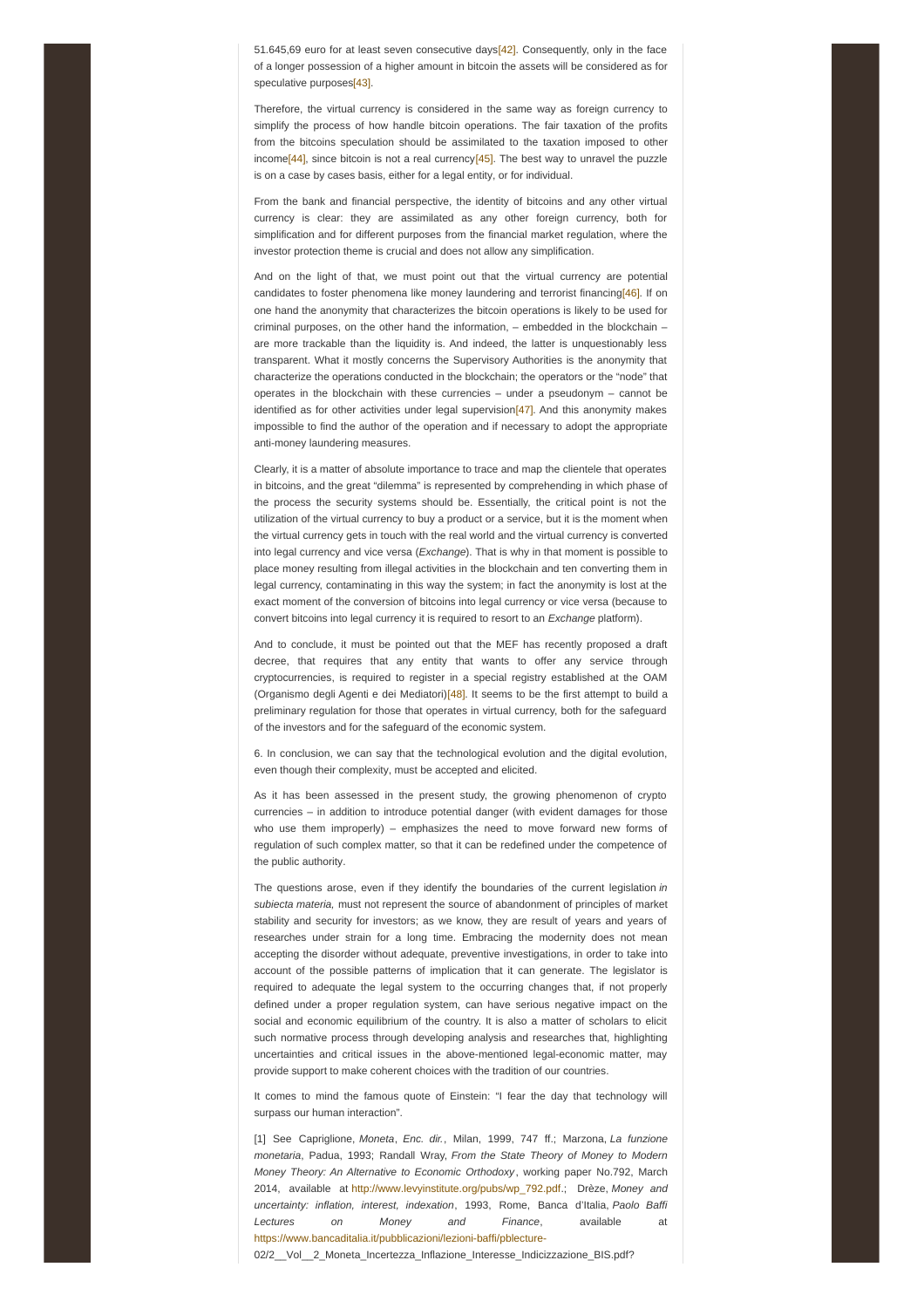### language\_id=1

<span id="page-5-0"></span>[\[2\]](#page-0-1) For a large review of those arguments that have been proposed in the literature see, among others, Ascarelli, *La moneta*, Padua, 1928; Keynes, *A Treatise on Money* , London, Macmillan, 1930, I, chapter 1; Savona, *La sovranità monetaria,* Rome, 1974; Stammati, *Moneta*, Enc. Dir., vol. XXVI, Milan, 1976; Kelsen, *Il problema della sovranità e la teoria del diritto internazionale*, Milan, 1989.

<span id="page-5-1"></span>[\[3\]](#page-0-2) See, among the others, Lemme, Peluso, *Criptomenta e distacco dalla moneta legale: il caso Bitcoin*, *Riv. Trim. Dir. Econ*., 2017, 148 ff.; Velde, *Bitcoin: a primer*, Chicago Fed Letters No. 317, The Federal Reserve Bank of Chicago, 2013; Hanley, *The False Premises and Promises of Bitcoin*, Cornell University Library, 2013; *contra*: Plassaras, *Regulating Digital Currencies: Bringing Bitcoin within the Reach of the IMF*, Chicago Journal of International Law, 14(1), 2013, p. 377 ff.; Folkinshteyn, Lennon and Reilly, T*he Bitcoin Mirage: An Oasis of Financial Remittance* , Journal of Strategic and International Studies 10, 2015, 118 ff.

## <span id="page-5-2"></span>[\[4\]](#page-0-3) See *infra* Par. 5

<span id="page-5-3"></span>[\[5\]](#page-0-4) On this point see Banca d'Italia, *Avvertenza sull'utilizzo delle cosiddette «valute virtuali»*, Rome, 30 January 2015, 1 ff.; Scalcione, *Gli interventi delle autorità di vigilanza in materia di schemi di monete virtuali*, Analisi giuridica dell'economia, 1/2015, 139 ff.; Pa d o v a n , *Esma-Eba-Eiopa: risparmio a rischio con le valute virtuali*, <http://www.bancaforte.it/notizie/2018/02>, 13th of February 2018. See the Esa's document on cryptocurrency at the site http://www.consob.it/web/consob/novita/- [/asset\\_publisher/xMXdfdeSuZFj/content/articolo-sole-7-feb-20-1/11981.](http://www.consob.it/web/consob/novita/-/asset_publisher/xMXdfdeSuZFj/content/articolo-sole-7-feb-20-1/11981)

<span id="page-5-4"></span>[\[6\]](#page-0-5) About *soft law* see Giovanoli, *International financial standards as «soft law»*, *International Monetary law*, edited by Giovanoli, Oxford, luglio 2000; Lemma, *Soft law e regolazione finanziaria*, *Nuova giur. civ. comm.*, 2006, 11, 600 ff.; Norton, *«Qualified Self-Regulation» in the New International Financial Architecture*, in *The Journal of International Banking Regulation*, July 2000, 9.

<span id="page-5-5"></span>[\[7\]](#page-0-6) Mancini, *Valute virtuali e "Bitcoin"*, *Analisi giuridica dell'economia*, 2015, 117; Mersch, *Digital Base Money: an assessment from the ECB's perspective* , Helsinki, 16 January 2017.

<span id="page-5-6"></span>[\[8\]](#page-1-0) " *The history of Bitcoin shows that this exchange rate of a virtual currency can be highly volatile* …", see ECB, Virtual currency schemes – a further analysys, February 2015, <https://www.ecb.europa.eu/pub/pdf/other/virtualcurrencyschemesen.pdf>, p. 23.

<span id="page-5-7"></span>[\[9\]](#page-1-1) See European Central Bank, *Virtual currency schemes – a further analysys*, cit.; in particular, ECB explains that "*In the EU, virtual currency is not currently regulated and cannot be regarded as being subject to the (current) PSD or the EMD. As the phenomenon is still relatively new and also moving into different areas, it would be too early to try making new, tailor-made legislation*" (p. 24).

<span id="page-5-8"></span>[\[10\]](#page-1-2) Allow me to recall Pellegrini, *Banca Centrale Nazionale e Unione Monetaria Europea. Il caso italiano*, Bari, Italy, 2003, chapter 1.

<span id="page-5-9"></span>[\[11\]](#page-1-3) See Gasparri G., *Timidi tentativi giuridici di messa a fuoco del bitcoin: miraggio monetario crittoanarchico o soluzione tecnologica in cerca di un problema? Il diritto dell'informazione e dell'informatica*, 2015, 3, p. 418.

<span id="page-5-10"></span>[\[12\]](#page-1-4) On this point see Gasparri, cit., p 419.

<span id="page-5-11"></span>[\[13\]](#page-1-5) About global financial crisis see Capriglione, *Crisi a confronto (1929 e 2009): il caso italiano*, Padua, 2009; *Financial Regulation: A post crisis analysis* , ed. Wymeersch, Hopt, Ferrarini, Oxford University Press, 2012; Cassidy, *How markets fail : the logic of economic calamities*, New York, Straus and Giraux, 2009; Bernanke, *Essays on the Great Depression*, 2009; Micossi, Bruzzone, Carmassi, *The new European Framework for managing Banking Crisis*, Centre for European Policy Studies, Policy Brief, No. 304, 21 November 2013, 1 ff.; Visco, *The aftermath of the crisis: Regulation, supervision and the role of central banks*, Lecture delivered at Harvard Kennedy School, Cambridge MA, 16 October 2013.

<span id="page-5-12"></span>[\[14\]](#page-1-6) Dowd, *New Private Monies. A bit-part player? IEA, The institute of economic affairs,* 2014, 38, available at https://iea.org.uk/wp[content/uploads/2016/07/New%20Private%20Monies%20-%20Kevin%20Dowd.pdf.;](https://iea.org.uk/wp-content/uploads/2016/07/New Private Monies - Kevin Dowd.pdf) Cuccuru, *"Blockchain" ed automazione contrattuale. Riflessioni sugli "smart contract"*, Nuova giur. Civ. Comm., 2017, II, p. 107.

<span id="page-5-13"></span>[\[15\]](#page-1-7) On this point see ECB, *Opinion of the European Central Bank of 12 October 2016 on a proposal for a directive of the European Parliament and of the Council amending Directive (EU) 2015/849 on the prevention of the use of the financial system for the purposes of money laundering or terrorist financing and amending Directive 2009/101/EC (CON/2016/49)*,

[https://www.ecb.europa.eu/ecb/legal/pdf/en\\_con\\_2016\\_49\\_f\\_sign.pdf](https://www.ecb.europa.eu/ecb/legal/pdf/en_con_2016_49_f_sign.pdf).

<span id="page-5-14"></span>[\[16\]](#page-1-8) See Hoegner, *What is bitcoin?, The law of Bitcoin,* by [Jerry](https://www.amazon.com/s/ref=dp_byline_sr_book_1?ie=UTF8&text=Jerry+Brito+Et+Al.&search-alias=books&field-author=Jerry+Brito+Et+Al.&sort=relevancerank) Brito Et Al.,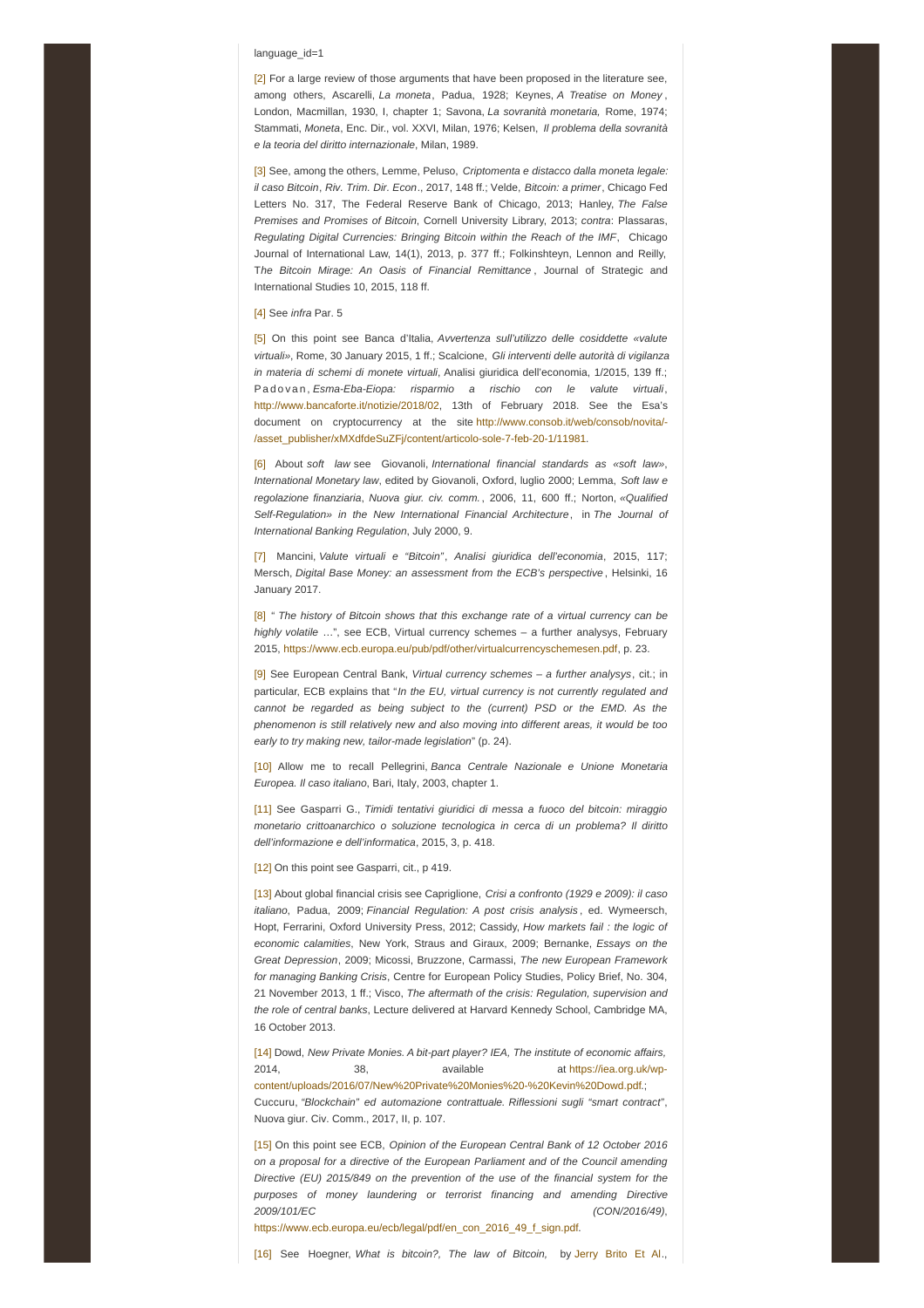Bloomington, 2015; Financial Action Task Forse – FATF, *Virtual currencies. Key definitions and potential AML/CFT risks*, June, 2014, 4.

<span id="page-6-0"></span>[\[17\]](#page-1-9) For a complete analysis of the legal nature of bitcoins see: *The law of Bitcoin*, by [Jerry](https://www.amazon.com/s/ref=dp_byline_sr_book_1?ie=UTF8&text=Jerry+Brito+Et+Al.&search-alias=books&field-author=Jerry+Brito+Et+Al.&sort=relevancerank) Brito Et Al., cit.; Capaccioli, Criptovalute e bitcoin. Un'analisi giuridica; Mancini, *Valute virtuali e bitcoin*, cit., 117 ff.; Bocchini, *Lo sviluppo della moneta virtuale: primi tentativi di inquadramento e disciplina tra prospettive economiche e giuridiche*, *Dir. dell'informazione e dell'informatica*, 2017, 1, 27 ff.; Vardi, *"Criptovalute" e dintorni: alcune considerazioni sulla natura giuridica dei bitcoin*, Diritto dell'informazione e dell'informatica, 2015, 3, 443 ff.

<span id="page-6-1"></span>[\[18\]](#page-1-10) Another interesting aspect is the so-called "mining" of the virtual currency, namely the act of creating valid Bitcoin blocks which requires demonstrating proof of work. Miners are devices that mine or people who own those devices (sources <http://www.bitcoin.org>, <http://www.ilpost.it>).

<span id="page-6-2"></span>[\[19\]](#page-1-11) "Whoever refuse to receive legal coins can be punished with legal punishment".

<span id="page-6-3"></span>[\[20\]](#page-1-12) Even if "Internet giants" like Facebook and Amazon started to accept bitcoins as payment, it is not sufficient to accept bitcoins as alternative legal tender (source "*Amazon prossima a introdurre i Bitcoin come mezzo di pagamento?*", published on <http://www.lastampa.it>; Soldavini, "*Zuckerberg studia le criptovalute: Facebook pensa a un suo bitcoin?*", published on IlSole24ore.it.

<span id="page-6-4"></span>[\[21\]](#page-2-0) The literature labels "shadow money" situations characterized by the absence of regulation in the field of virtual money, distinguished by opacity and operational riskiness. A call for public intervention to control the monetary effects of this phenomenon is rather desired.

See Pozsar, Shadow Banking: The Money View, july 2, 2014, available at [https://www.financialresearch.gov/working-papers/files/OFRwp2014-](https://www.financialresearch.gov/working-papers/files/OFRwp2014-04_Pozsar_ShadowBankingTheMoneyView.pdf)

04 Pozsar ShadowBankingTheMoneyView.pdf; Pozsar, A Macro View of Shadow Banking, 2015, https://ftalphaville-cdn.ft.com/wp-content/uploads/2015/07/Pozsar-A-[Macro-View-of-Shadow-Banking-Levered-Betas-and-Wholesale-Funding-in-the-Context](https://ftalphaville-cdn.ft.com/wp-content/uploads/2015/07/Pozsar-A-Macro-View-of-Shadow-Banking-Levered-Betas-and-Wholesale-Funding-in-the-Context-of-Secular-Stagnation.pdf)of-Secular-Stagnation.pdf; Ricks, Regulating money creation after the crisis. Harv. Bus. L. Rev., 2011, 1, 75; Gabor and Vestergaard, Towards a theory of shadow money, 14 april 2016, 1 ff.

<span id="page-6-5"></span>[\[22\]](#page-2-1) There is no doubt that they have been created to cut the transaction costs, but they can easily turn into a speculation, thanks to the high risks (often associated to high yields)

<span id="page-6-6"></span>[\[23\]](#page-2-2) It must be taken into account that the novelty of the phenomenon is no into the cryptocurrency per sé, but relies on the technology behind it, the *blockchain.* There is a growing number of retailers accepting virtual currency, such as Apple, Reddit, Expedia or WordPress. The bitcoin phenomenon is the first implementation of that technology, but the two terms must not be overlapped. A *blockchain* is a continuously growing list of records, called blocks, which are linked and secured using cryptography.

<span id="page-6-7"></span>[\[24\]](#page-2-3) Each node has data about all the confirmed transactions, so each node works as an archive of previous transactions that cannot be altered, otherwise all the subsequent transactions will be deleted.

## <span id="page-6-8"></span>[\[25\]](#page-2-4) Source: <http://www.blockchain4innovation.it>

<span id="page-6-9"></span>[\[26\]](#page-2-5) Similar role of SPID (Sistema Pubblico di Identità Digitale), an online platform that manage the relations between public authorities and citizens.

<span id="page-6-10"></span>[\[27\]](#page-2-6) Cf. Prosser, *Così la tecnologia blockchain può ridurre la corruzione,* published on formiche.egomnia.com. It should be recalled, however, the economist Nouriel Roubini, who claims that blockchain is not more efficient of the existing database and that it won't replace the financial intermediaries. See also Caparello, *Roubini: "Blockchain tra le teconologie più sopravvalutate di sempre",* available at wallstreetitalia.com., 6 March 2018.

<span id="page-6-11"></span>[\[28\]](#page-2-7) There are many studies supporting this statement, including the BCE's – supported by Bank of Italy – that says that bitcoin, due to the low degree of acceptance as payment method, and to the low purchasing power (resulting from the high volatility), is actually not a currency.

<span id="page-6-12"></span>[\[29\]](#page-2-8) The economist Stephen Roach, in an interview with CNBC, he highlighted the multiple negative aspects bitcoin, in particular regarding the high fluctuation of the currency "by any shadow or stretch of the imagination" as he defined.

<span id="page-6-13"></span>[\[30\]](#page-2-9) Cf. Soldavini, *I bitcoin volano al debutto dei futures*. *Allo studio due ETF*, IlSole24Ore, 11.12.2017.

<span id="page-6-14"></span>[\[31\]](#page-3-0) Actually, the reality shows the ignorance and irrationality of the average operator: many operators make their decision according to their prejudice or their emotions, without knowing, in many documented cases, neither the mechanism of the instrument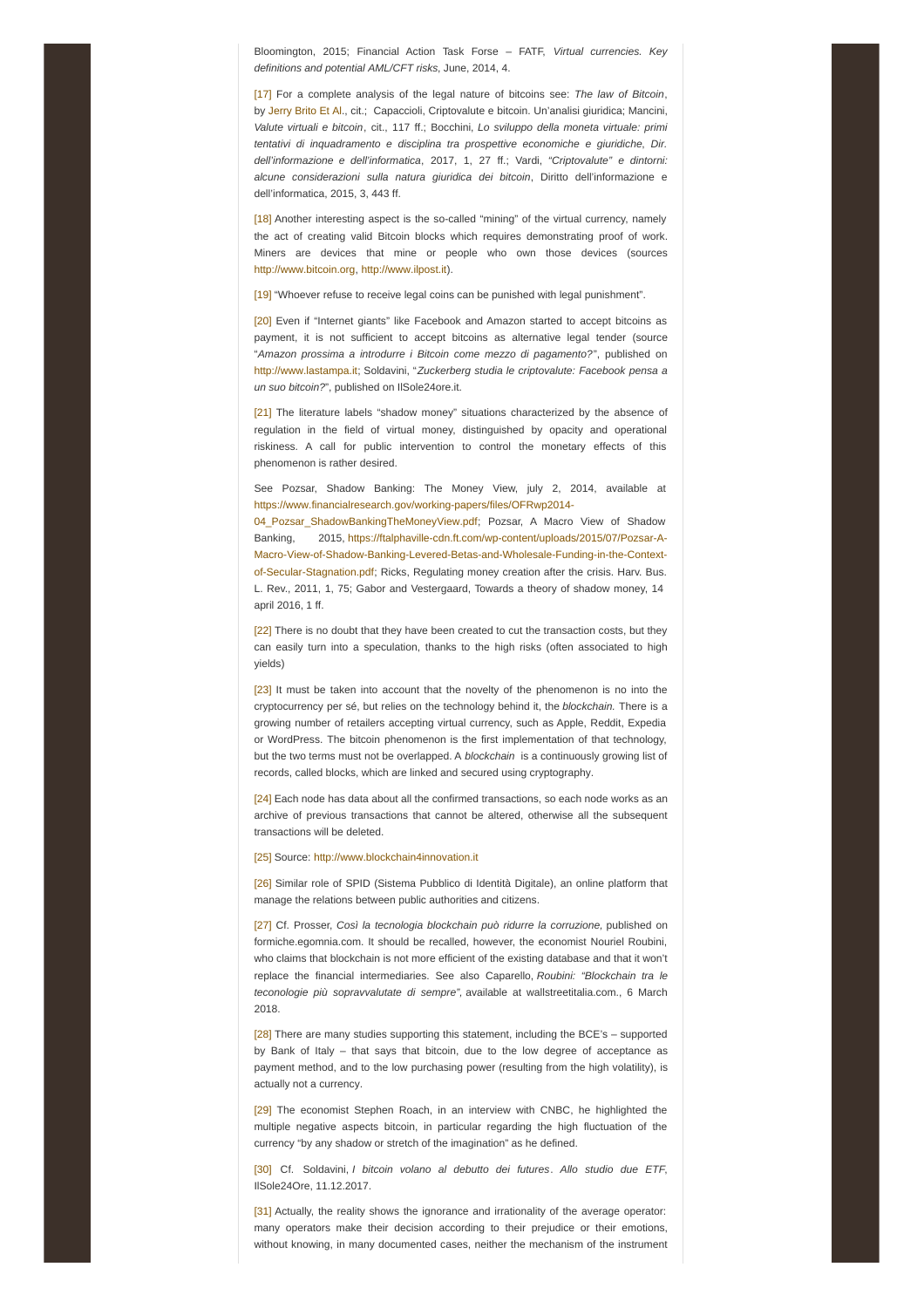#### nor the risk.

<span id="page-7-0"></span>[\[32\]](#page-3-1) Directive 2014/65/EU and Regulation EU No 600/2014 which impose stricter rules to the less experienced market operators. Cf. Pellegrini, Serrano and Motroni, in *La Mifid II*, by Troiano and Motroni, Padua, 2016. The Directive 2014/65/UE has been transposed with d.lgs., 03.08.2017, n. 129; with Delibera 16.02.2018, n. 20307 Consob approved the Communication for investor Protection to incorporate the Directive 2014/65/EU and Regulation No 600/2014.

<span id="page-7-1"></span>[\[33\]](#page-3-2) It follows that the major concern of such instrument is the fact that it is out of the control of the Supervisory Authorities. The applicability of the rules for those who consult the accredited intermediaries, that can verify the consistency of the investments and the personal needs, investment purposes, the expertise of the single investor is lost; and the latter, if he wants to get in touch with the bitcoin reality, he will have to do it by himself.

<span id="page-7-2"></span>[\[34\]](#page-3-3) Circ. BI *Avvertenza sull'utilizzo delle cosidddette "Valute Virtuali"*, 30.01.2015; *Opinion on "virtual currencies"* (EBA/Op/2014/08), 04.07.2014.

<span id="page-7-3"></span>[\[35\]](#page-3-4) Cf. Capriglione, *Le fonti dell'ordinamento finanziario*, in Manuale diritto bancario e finanziario, by Capriglione, Padua, 2015.

<span id="page-7-4"></span>[\[36\]](#page-3-5) it should not surprise that numerous banks are not anymore accepting transactions in bitcoin, also due to the numerous breakdown of the currency in the recent past and that might produce significant loss, altering the sound and prudent management.

<span id="page-7-5"></span>[\[37\]](#page-3-6) Cf. *La federazione russa intende regolamentare lo scambio del Bitcoin e delle criptovalute*, *rainews.it,* 16.03.2018.

<span id="page-7-6"></span> $[38]$  it should be emphasized a significant feature of cryptocurrencies – that cannot occur in any other stock in a regulated market – the different listing from a platform to another, inducing multiple arbitrage strategies. If the market would be regulated – not the case of the virtual currencies – the mismatch between different platforms would not be possible, and the arbitrage strategies would be discouraged. Cf. Lops, *Bitcoin: piattaforma che vai prezzo che trovi,* IlSole24Ore, 9 December 2017.

<span id="page-7-7"></span>[\[39\]](#page-3-8) See Guarasci, *IVA, presupposti per l'applicazione: soggettivo, oggettivo e territoriale*, *<http://www.informazionefiscale.it>.*

<span id="page-7-8"></span>[\[40\]](#page-3-9) It must be taken into account that the legal currencies are a mediem of exchange, and this seems to be their only function; there is no example of its use as a commodity and therefore the currency transaction has not imposed IVA (Art. 135.1 lett. e) Directive 2006/112). Virtual currencies are treated as any other currency, apart from the legal tender. Only if the cryptocurrency would be excluded from the other currencies, they could be subject to IVA. Cf. Capaccioli, *Regime impositivo delle monete virtuali: poche luci e molte ombre*, in "Il fisco" n. 37, 2016.

<span id="page-7-9"></span>[\[41\]](#page-3-10) The fair value is *"The price that would be received to sell an asset or paid to transfer a liability in an orderly transaction between market participants at the measurement date"* (IFRS 13). Cf. *<http://www.revisorionline.it>*. It means that each asset or liability will be reported in the balance sheet at its current market value, avoiding any potential over and underestimation. So, we consider the market price of the bitcoin at 31/12.

<span id="page-7-10"></span>[\[42\]](#page-4-0) See also Zonca, *Il regime fiscale delle operazioni in valuta e delle differenze di cambio*, Approfondimenti *dirittobancario.it*, November 2016.

<span id="page-7-11"></span>[\[43\]](#page-4-1) Cf. *Come si tassano le rendite da bitcoin e criptovalute? <http://www.valutevirtuali.com>.*

<span id="page-7-12"></span>[\[44\]](#page-4-2) Other income is a residual category, artt.67 ss. TUIR, which contain all the not classifiable incomes (art. 6 TUIR) opposed to capital income.

<span id="page-7-13"></span>[\[45\]](#page-4-3) Cf. Econopoly, *"Bitcoin e tasse, domanda: il privato cittadino deve dichiarare le plusvalenze o no?"* Il Sole24Ore, 10 September 2016.

<span id="page-7-14"></span>[\[46\]](#page-4-4) Many studies show that the operations in virtual currency enable money laundering activities and terrorist financing; see also Goldman, Marumaya, Rosenberg, Saravalle, Solomon-Strauss, *Terrorist use of virtual currencies* , CNAS; Foley, Karlsen, Putnins, *Sex, drugs and bitcoin: How much illegal activity is financed through cryptocurrencies?* SSRN-id3102645, January 2018; Carlisle, *Virtual Currencies and Financial Crime*, RUSI Occasional Paper, March 2017.

<span id="page-7-15"></span>[\[47\]](#page-4-5) According on the cryptography it will be possible to identify an IP address, if it is not encrypted as well. The proper control represents one of the most important control required by the anti-money laundering legislation to monitoring the recurring operators: it consists in identifying the operator, acquiring information about the nature and purpose of the operation and keeping a constant monitoring of the operations in order to promptly identify any suspicious facts. Cf. Loconte – Ogliaruso, *Antiriciclaggio: gli obblighi di adeguata verifica della clientela alla luce della nuova normativa antiriciclggio, Diritto 24*, IlSole24Ore, 07.07.2017.

<span id="page-7-16"></span>[\[48\]](#page-4-6) See the draft on *<http://www.mef.gov.it>*. Cf *Valute virtuali, il Mef vuole un registro:*